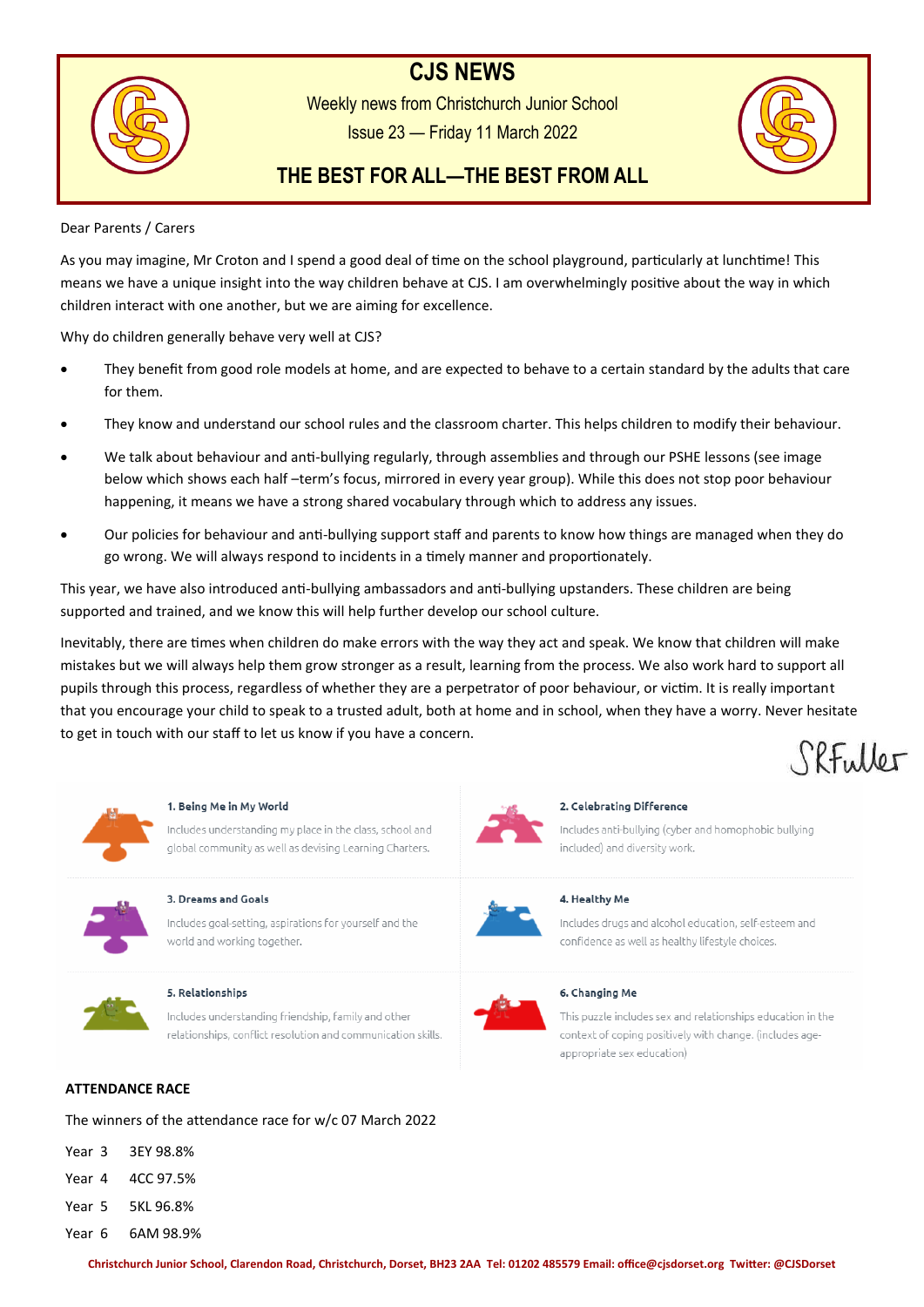#### **RED NOSE DAY—FRIDAY 18 MARCH—SCOOT TO UKRAINE!**

Next Friday, we would like all children to wear their PE kit to school and to bring a scooter with them. Scooters will be stored in year group zones for the day and will be monitored. During the day, each year group will spend 30 minutes on our playground trail, trying their best to cover the distance from Christchurch to Ukraine—approximately 2580km to Kyiv! We ask that a £1 donation is paid to make a real difference to the Comic Relief appeal, which this year is explicitly supporting the crisis in Ukraine amongst other projects. Children who do not have a scooter of their own will be encouraged to borrow from amenable peers!

### **YEAR 5 FOOTBALL TOURNAMENT**

Our students competed against St. Luke's Primary School, Parkfield School, Bournemouth Collegiate School and Bethany Junior School throughout a tough group stage. We played some outstanding football, scoring some remarkable individual and team goals!

Remaining undefeated throughout the group stage, we progressed into a very challenging final against New Milton Junior School. A valiant effort was made but unfortunately, not enough to overcome a very strong side and we finished the day 2<sup>nd</sup> overall.

Well done to all involved!

#### **CELEBRATIONS AND ACHIEVEMENTS**

Back in November 2021, a number of our Year 6 pupils took part in the Primary Maths Challenge - a national competition celebrating excellence in Mathematics. A huge well done to Ben (6CC) whose performance in this challenge qualified him to take part in the bonus round which took place last month. Ben scored 20/25 in the bonus round, earning him the silver award (and he was only one mark away from Gold)! Well done, Ben!

#### **THE LITTLE PRINCESS TRUST**

Further to our message in last week's newsletter about Indy, Kara in 4PG is also raising funds and donating her hair to the Trust. We want to wish Kara every success in her fundraising efforts. Well done Kara!



#### **ARBOR PARENT PORTAL – A REMINDER TO PARENTS**

Please remember to login to the Arbor Parent Portal to check that your emergency contact details and other information for you and your child is current and correct. If there are any amendments to be made, you can do this via the Portal.

#### **A MESSAGE FROM THE PTFA**

#### **We need your help!**

We would like to invite you all to the next PTFA meeting at the Bailey Bridge Restaurant next Thursday 17 March, (7pm-7.30pm start).

New parents are always welcome to join, just to listen, or take part in helping organise the exciting fundraising plans.

Our upcoming events, the **Outdoor Cinema Night** and **Summer Fair,** will be the first in-person events since 2019 and we need as much support as possible to make them a huge success.

Please email **[ptfa@cjsdorset.org](mailto:ptfa@cjsdorset.org)** for the link or find us on Facebook—Friends of Christchurch Junior School Dorset

We look forward to welcoming you all.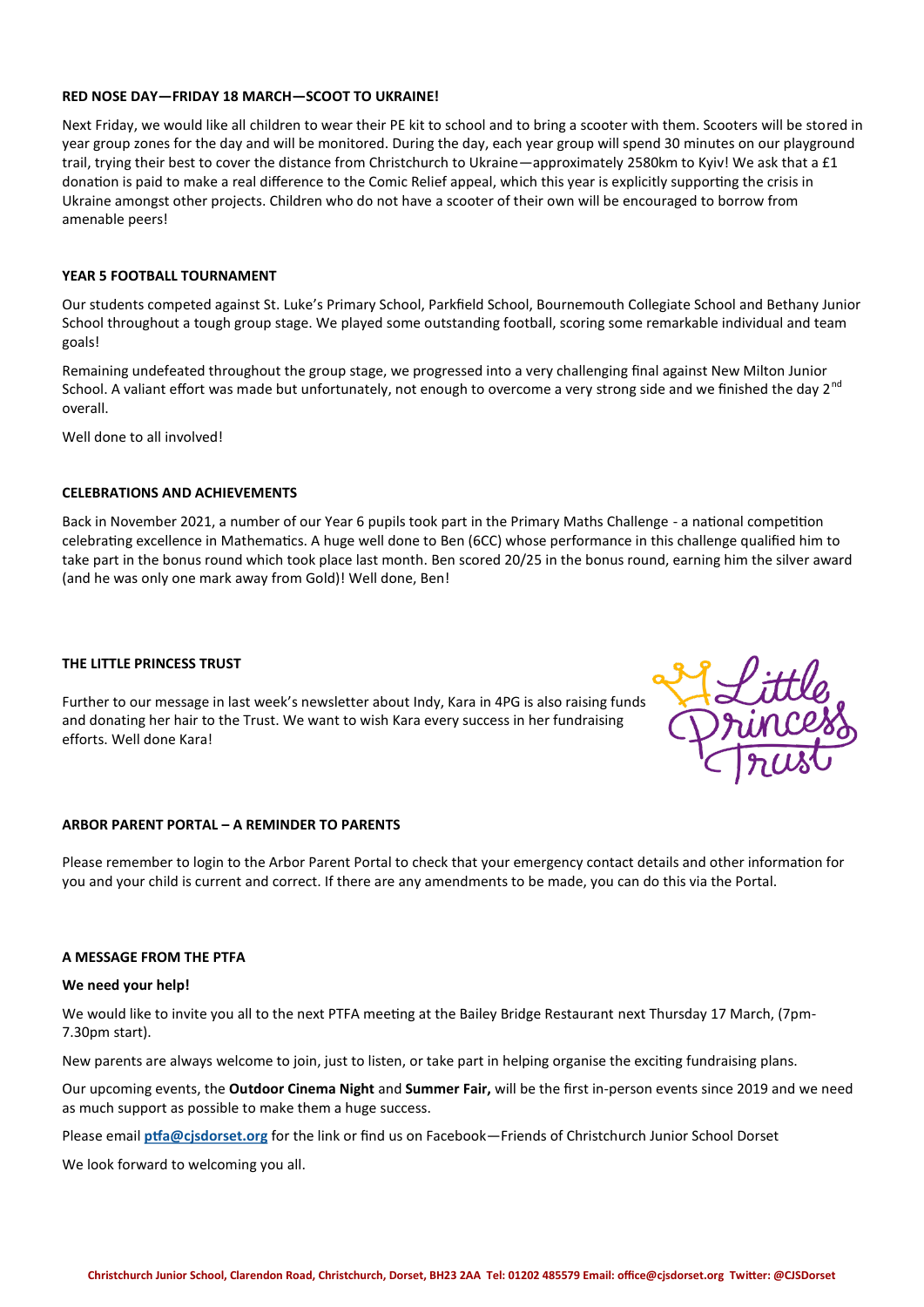# **DATES FOR YOUR DIARIES**

| Wednesday 16 March                    | Blashford Lakes Trip - 3AB & 3MF         |
|---------------------------------------|------------------------------------------|
| Friday 18 March 2022                  | Red Nose Day - Scoot to Ukraine          |
| Friday 25 March                       | Blashford Lakes Trip - 3EY & 3SC         |
| Friday 25 March 2022                  | PTFA Quiz Night-adults only              |
| Tuesday 29 March                      | Blashford Lakes Trip - 4VD               |
| Wednesday 30 March                    | Blashford Lakes Trip - 4CC               |
| Thursday 31 March                     | Blashford Lakes Trip $-4$ PG             |
| Friday 1 April                        | Blashford Lakes Trip - 4SF               |
| Saturday 2 April                      | Hengistbury Head Beach Clean             |
| Saturday 9 April-Sunday 24 April 2022 | Easter Half Term                         |
| Monday 25 April 2022                  | INSET-staff training-no pupils in school |

# **CURRENT VACANCIES AT TWYNHAM LEARNING**

# [https://www.twynhamlearning.com/187/staff](https://www.twynhamlearning.com/187/staff-vacancies)-vacancies

We are an excellent multi-academy trust to work for and have Twynham Learning employee values that underpin our work together:

| <b>Twynham Learning</b><br><b>Employee Values</b> |                              | Attributes that support living<br>this value |  |
|---------------------------------------------------|------------------------------|----------------------------------------------|--|
|                                                   | Aim high                     | Ambition for excellence<br>Professionalism   |  |
|                                                   | Keep improving               | Humility<br>Championing change               |  |
|                                                   | Don't leave<br>anyone behind | Inclusiveness<br>Positivity                  |  |
|                                                   | See the bigger<br>picture    | Community-mindedness<br>Being collaborative  |  |

| <b>VACANCY</b>                 | <b>SCHOOL</b>                 | <b>CLOSING DATE</b> |
|--------------------------------|-------------------------------|---------------------|
|                                |                               |                     |
| <b>Teaching Assistants</b>     | Twynham School                | 14/03/22            |
|                                |                               |                     |
| Deputy Headteacher             | Stourfield Junior School      | 14/03/22            |
|                                |                               |                     |
| <b>Administrative Officers</b> | Stourfield Infant School      | 14/03/22            |
|                                |                               |                     |
| <b>Teacher of Science</b>      | Twynham School                | 18/03/22            |
|                                |                               |                     |
| Classroom Teacher              | Christchurch Junior School    | 18/03/22            |
|                                |                               |                     |
| Cleaner (10 hpw)               | Twynham Primary School        | 18/03/22            |
|                                |                               |                     |
| Cleaner (15 hpw)               | <b>Twynham Primary School</b> | 18/03/22            |
|                                |                               |                     |
| Holiday Club Group Leaders     | Two Rivers Childcare          | 23/03/22            |
|                                |                               |                     |
| Director of English            | Twynham & The Grange Schools  | 28/03/22            |

**Christchurch Junior School, Clarendon Road, Christchurch, Dorset, BH23 2AA Tel: 01202 485579 Email: office@cjsdorset.org Twitter: @CJSDorset**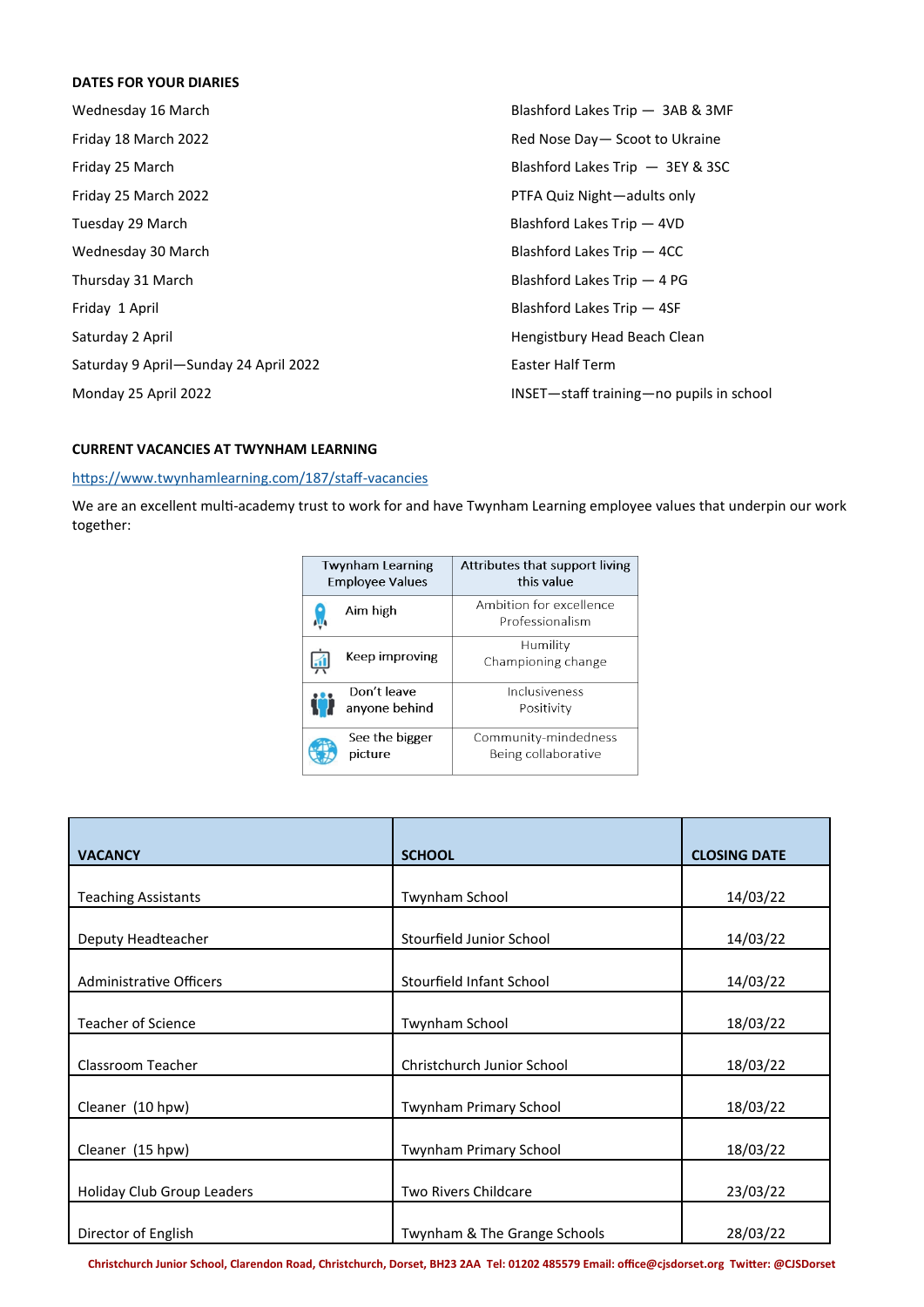

# **YOUNG CARERS**

Is it possible that your child is a young carer? We have recently partnered with My Time Young Carers Charity. Attached to this newsletter is a letter from the charity. Please take time to consider the criteria below and if your child could be a young carer, then complete the reply slip in the letter. We will then be able to provide your child with further support. If you cannot print off the reply slip, get in touch with the school office who will be happy to provide this for you..

#### A YOUNG CARER:

Is age 18 or younger

Helps to care for someone at home

#### YOUNG CARERS MAY BE REGULARLY HELPING A FAMILY MEMBER – ADULT OR CHILD - WHO HAS ANY OF THE FOLLOWING:

- A long-term illness, such as epilepsy or diabetes
- A physical disability, such as mobility issues or blindness
- A mental health condition, such as depression or bipolar disorder
- A substance use disorder, for example a drug or alcohol addiction

# A YOUNG CARER MAY HAVE TO DO ANY OF THE FOLLOWING JOBS:

Help someone move from place to place Help someone wash or go to the toilet Help someone get dressed Cook Meals Do the housework Get the food shopping Collect benefits and prescriptions Give someone their medication or pills Go with someone to the doctor or hospital Take responsibility for a brother or sister Translate or interpret for someone Manage their family's budget

Cheer someone up or help them when they are feeling down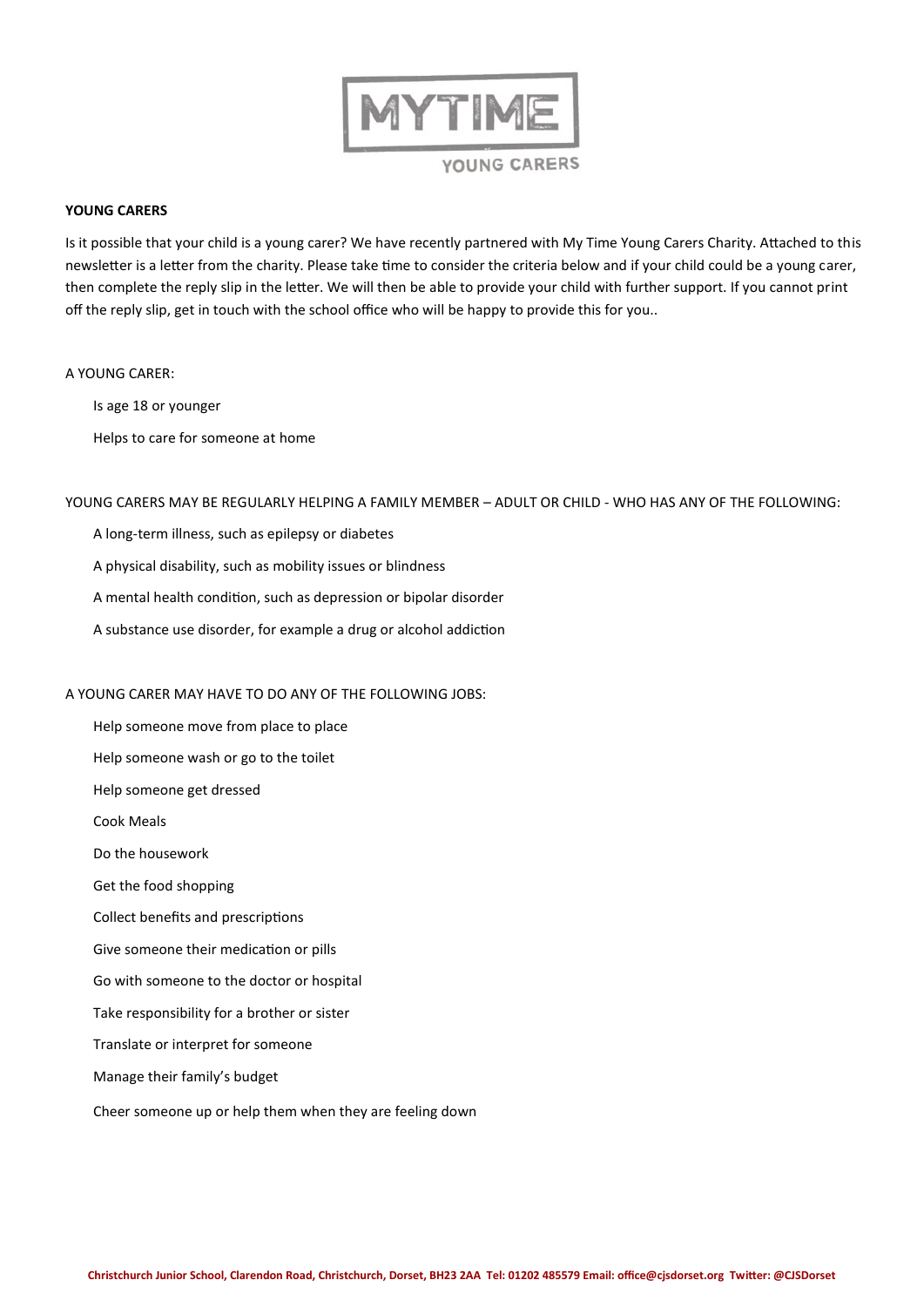

# **UKRAINE**

Attached to this letter is a document (image above) which provides information about how to support children's emotional wellbeing, particularly in reference to the war in Ukraine. This is provided to support parents at home.